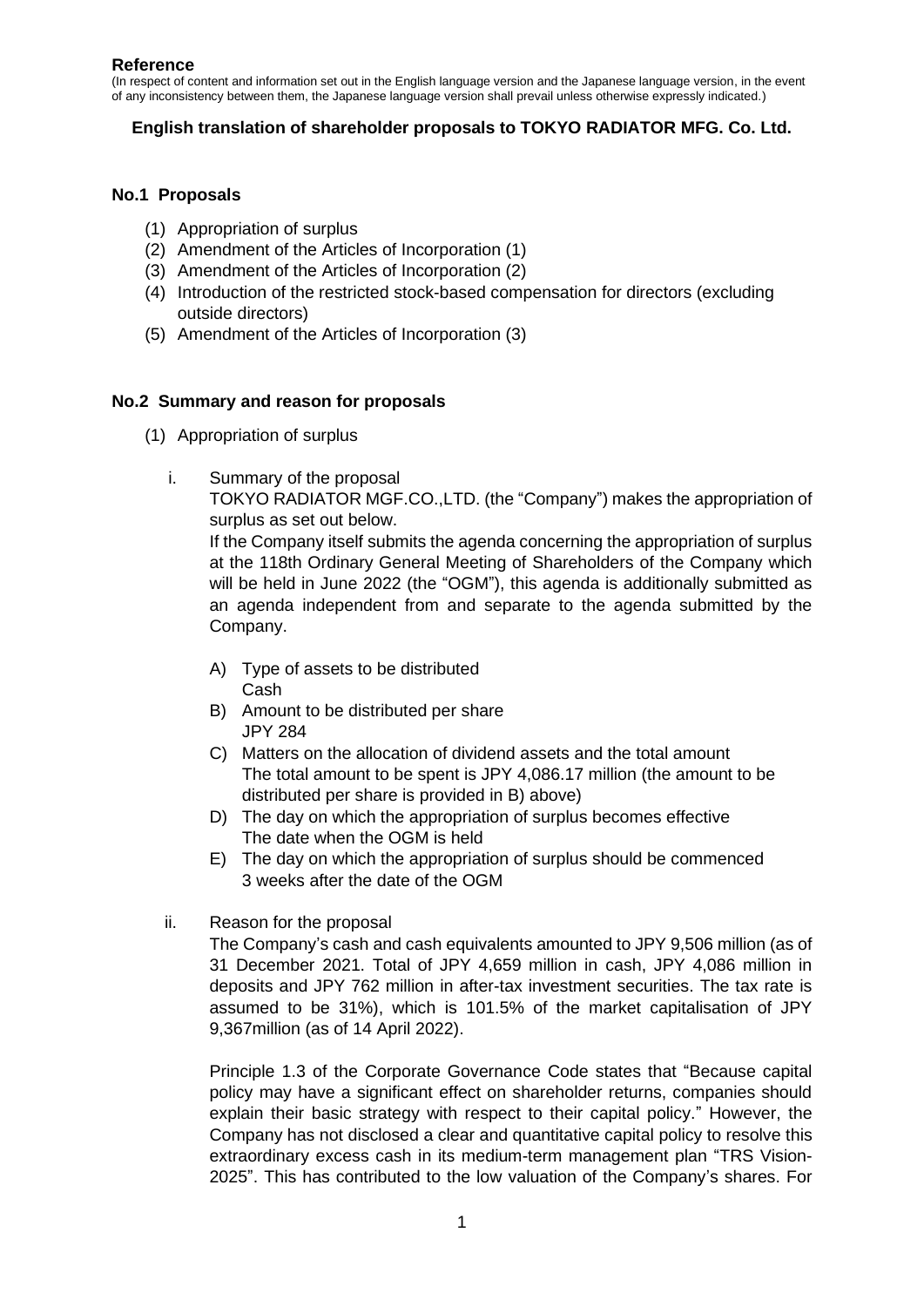> example, the Company's P/B ratio is below 1x at 0.43x (as of 14 April 2022), indicating that the share price is below the Company's dissolution value.

> Furthermore, 43.0% of the Company's cash and cash equivalents which amounts to JPY 4,086 million (as of 31 December 2021) are deposited to Marelli Corporation ("Marelli"), the parent company. As the Ministry of Economy, Trade and Industry's "Practical Guidelines on Group Governance Systems" made a point of introducing deposits as a specific situation where conflicts of interest may arise in listed subsidiaries, such large deposits should be abolished from the perspective of conflicts of interest. Despite the fact that the deposits should be returned fairly to the Company's shareholders, Marelli is abusing its privileges as a parent company at the expense of the Company's other shareholders.

> In addition, Marelli is a long-term underperforming company that has recorded losses for four consecutive fiscal years, and the Company continued to deposit cash with Marelli while recognising that it may not be able to recover the cash on deposits in the event of Marelli's bankruptcy. Marelli filed for ADR on 1 March 2022, increasing the likelihood that deposits will not be collected. The Proposer, therefore, inquired the Company (on 13 April 2022) regarding the handling of the deposited cash, but the Company did not clarify where the deposit with Marelli were located. This shows that the Company's management had failed in its duty of care.

> The Proposer also estimated the interest rate on the deposits to be approximately 0.3% (estimated based on the interest income and deposits stated in the transactions with Marelli in the financial report for FY3/2021) and that is well below the Company's cost of capital. It is clear that using the deposits as a source of funds to either invest in growth and generate returns in excess of the cost of capital, or to enhance shareholder returns would contribute to the Company's corporate value and the common interests of shareholders.

> Looking at shareholder returns, the Company's dividend payout ratio has averaged around 7.8% over the past ten years (ten years from FY3/2012 to FY3/2021. However, the dividend payout ratios for FY3/2020 (238.1%) and FY3/2021 (101.4%) are not included in the calculations as they were outliers due to the small net profit). Furthermore, the year-end dividend for FY3/2022 was undecided. As noted above, the Company has not disclosed a clear and quantifiable capital policy and it is therefore important for the Company's corporate value and the common interests of its shareholders that the surplus funds generated by the abolition of this deposits are used to pay the deficient shareholder returns.

> Therefore, the Proposer proposes that the Company should pay a special dividend of JPY 284 per share at the end of the financial year ending 31 March 2022, with the equivalent of JPY 4,086.17 million of the deposits as the total special dividend. (The total special dividend is equal to the special dividend of JPY 284 per share multiplied by 14,387,917 shares, the number of shares outstanding (excluding treasury shares) at the end of the third quarter of FY3/2022, as stated in the financial report for the third quarter of FY3/2022).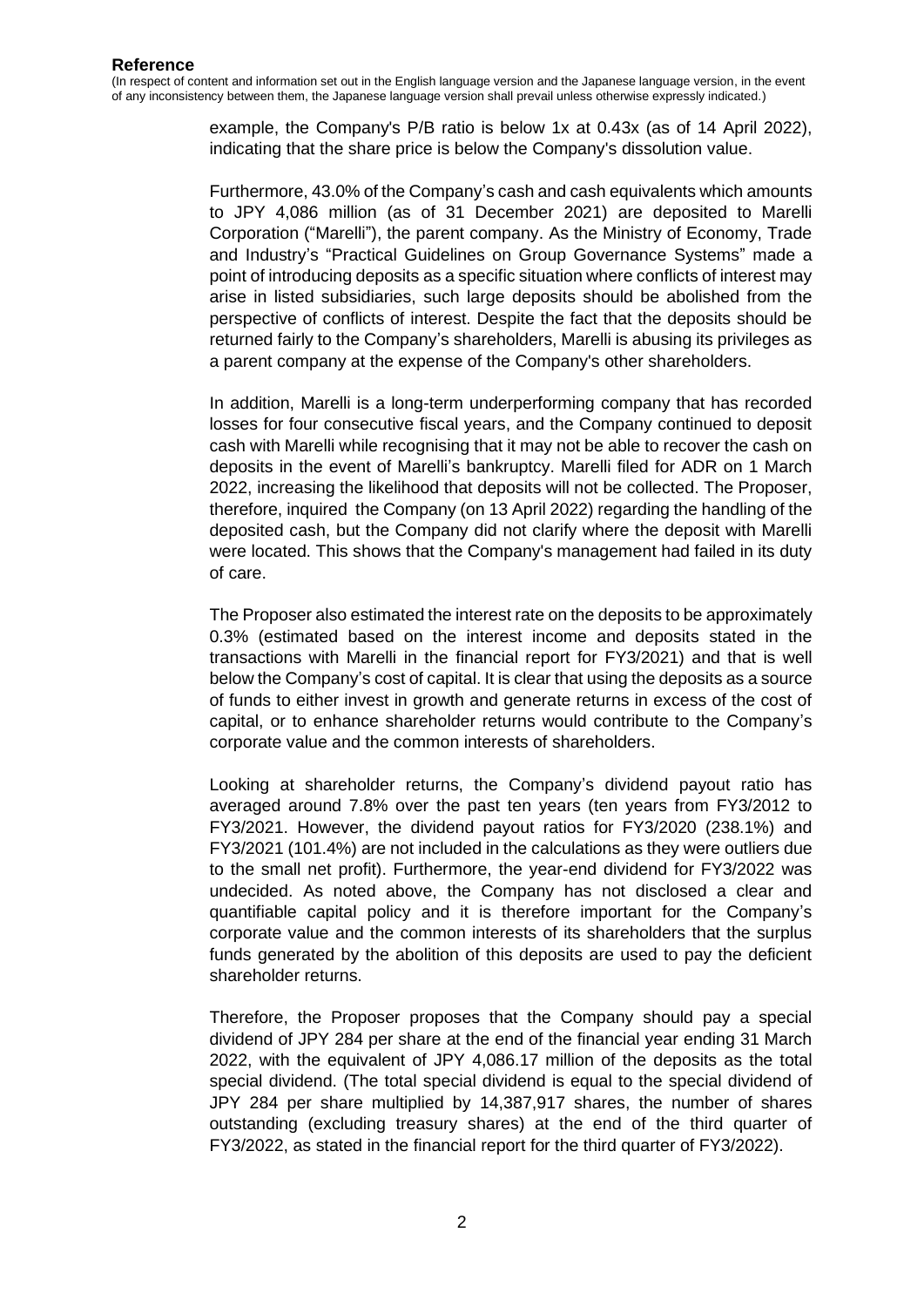- (2) Amendment of the Articles of Incorporation (1)
	- i. Summary of the proposal

The Article of Incorporation is amended as follows (revised parts are underlined). In the event that formal adjustments (including, but not limited to, the correction of misplaced article numbers) are required to the articles listed as this proposal due to the passage of other proposals (including those proposed by the Company) at this OGM, the article pertaining to this proposal shall be read as the articles after the necessary adjustments have been made.

Chapter 1 General Rules

Article 1 to 3 [Unchanged]

## (Structure)

Article 4 The Company has the following organizations in addition to the general meeting of shareholders and directors.

- 1. the Board of Directors
- 2. the Audit and Supervisory Committee
- 3. Accounting Auditors

Article 5 to 18 [Unchanged]

Chapter 4 The directors and the Board of Directors, and the Audit and Supervisory Committee

### (Number of Members)

Article 19 The number of directors who are not members of the Audit and Supervisory Committee shall be less than ten (including ten) and the number of directors who are members of the Audit and Supervisory Committee shall be less than five (including five).

(2) At least two of the directors who are not members of the Audit and Supervisory Committee shall be outside directors and a majority of the directors who are members of the Audit and Supervisory Committee shall be outside directors.

### (Method of Appointment)

Article 20 Directors who are or are not members of the Audit and Supervisory Committee shall be separately appointed at the General Meeting of Shareholders. Resolutions for the election of directors shall be adopted by a majority of the votes of shareholders present at a meeting where shareholders holding at least one-third of the voting rights of shareholders entitled to exercise their voting rights are present.

(2) [Unchanged]

# (Tenure)

Article 21 The tenure of a director who is not a member of the Audit and Supervisory Committee shall be expired at the end of the latest Ordinary General Meeting of Shareholders in relation to a fiscal year which is expired within one year after the appointment.

(2) The tenure of a director who is a member of the Audit and Supervisory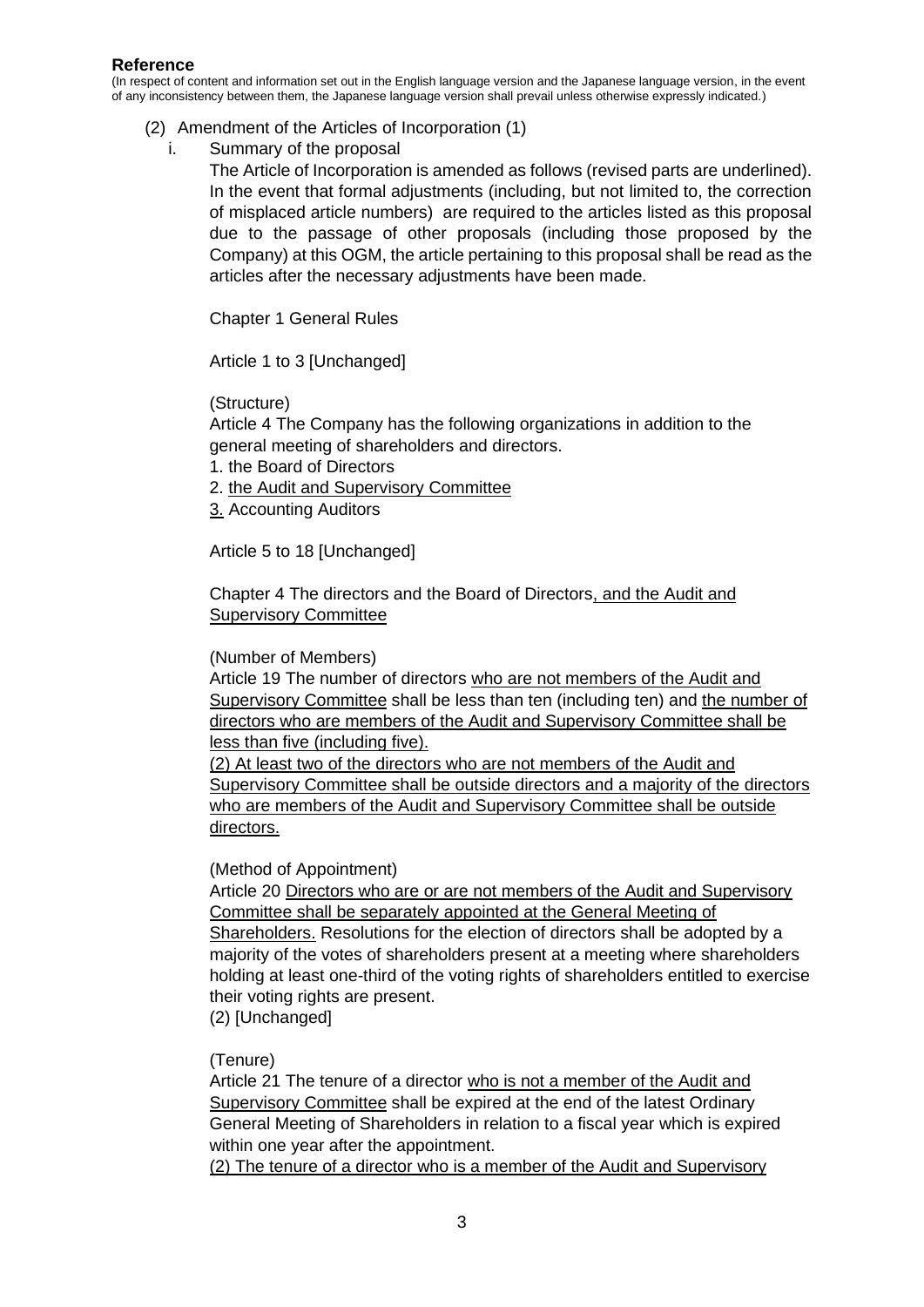#### **Reference**

(In respect of content and information set out in the English language version and the Japanese language version, in the event of any inconsistency between them, the Japanese language version shall prevail unless otherwise expressly indicated.)

> Committee shall be expired at the end of the latest Ordinary General Meeting of Shareholders in relation to a fiscal year which is expired within two years after the appointment.

> (3) The tenure of a director who is appointed as a supplemented director who is a member of the Audit and Supervisory Committee shall be the same as the tenure of a resigned director who is a member of the Audit and Supervisory Committee.

Article 22 to 23 [Unchanged]

(Compensation etc.)

Article 24 A proprietary benefit such as compensation, bonus or other consideration for the service which a director would receive from the Company shall be approved at the General Meeting of Shareholders by segregating the ones for directors who are members of the Audit and Supervisory Committee and who are not.

(Convocation of the Board of Directors)

Article 25 In order to convene the Board of Directors, the notice shall be sent to each director by three days prior to the date of the meeting, provided, however, that such period can be shortened in emergency situation.

(Convocation of the Audit and Supervisory Committee)

Article 26 In order to convene the meeting of the Audit and Supervisory Committee, the notice shall be sent to each director who is a member of the Audit and Supervisory Committee by three days prior to the date of the meeting, provided, however, that such period can be shortened in emergency situation.

(2) The procedure to convene the meeting of the Audit and Supervisory Committee can be omitted if it is approved by all directors who are members of the Audit and Supervisory Committee.

Article 27 [Same as current Article 26]

### (Delegation to directors)

Article 28 The Company may, by the resolution of the Board of Directors, delegate the determination of the execution of important business (excluding the matters provided in each items of Article 399-13, Paragraph 5 of the Companies Act) to directors pursuant to Paragraph 6 of the said article of the Companies Act.

Article 29 [Same as current Article 27]

(Regulation of the Audit and Supervisory Committee) Article 30 Other matters related to the Audit and Supervisory Committee shall be provided in the regulation concerning the Audit and Supervisory Committee established by the Audit and Supervisory Committee as well as laws and the Articles of Incorporation.

Article 31 [Same as current Article 28]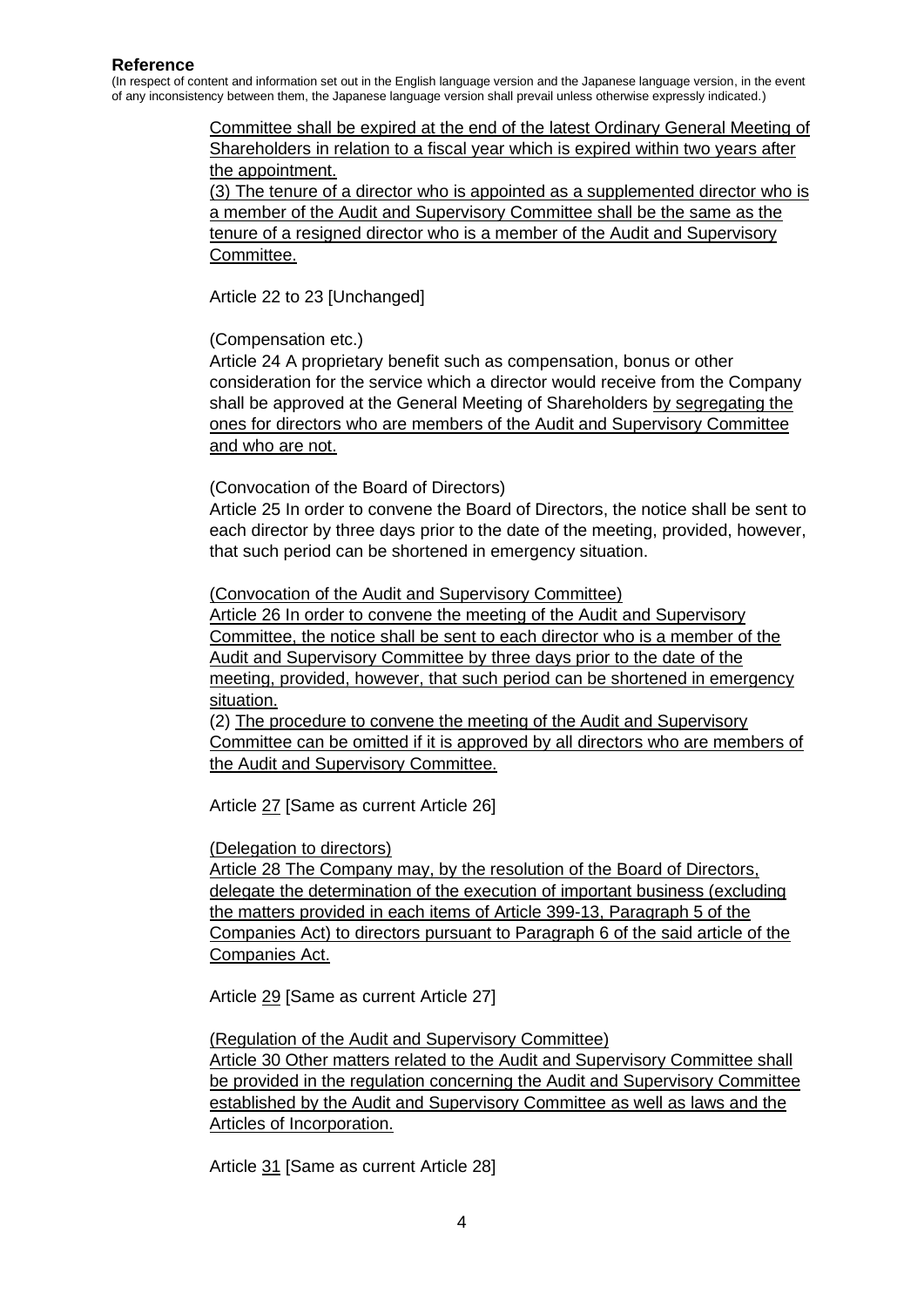Article 29 to 36 [Deleted]

Chapter 5 Accounting

Article 32 to 35 [Same as current Article 37 to 40]

Supplementary clause

(Transitional provision of the exemption of liability of Statutory Auditors) The Company may, by the resolution of the Board of Directors, exempt the liability for damage claim due to breach of duty of a statutory auditor (including a person who was a statutory auditor) before the transition to a company with the Audit and Supervisory Committee to the extent provided by law.

ii. Reason for the proposal

Although the Company has the Board of Auditors, it should transfer to the Company with the Audit and Supervisory Committee to strengthen corporate governance and speed up decision-making. Of all companies listed on the Tokyo Stock Exchange, the number of companies with the Audit and Supervisory Committee has increased from 798 in 2017 to 1,237 in 2021, and the Company with the Audit and Supervisory Committee is becoming increasingly popular (Source: Tokyo Stock Exchange, Inc, "Appointment of Independent Outside Directors and Committees in TSE Listed Companies" (2017) and "Appointment of Independent Outside Directors and Establishment of Nomination and Compensation Committees in TSE Listed Companies" (2021)).

The establishment of the Company with the Audit and Supervisory Committee ensures the effectiveness of the supervisory function of the Board of Directors and strengthens the corporate governance system, as audit committee members become members of the Board of Directors and exercise voting rights. In particular, as the Company is a listed subsidiary, it is in a position to consider fairness between Marelli, the parent company, and other shareholders, but as Mr Hisao Ochiai, the President and Representative Director, is from Marelli, the Company needs to pay attention to any resolutions that may attach greater importance to the relationship with Marelli and may damage other shareholders' interests.

In the "Notice of Receipt of Letter on Shareholder Proposal and the Company's Response" released on 25 May 2021, the Company asserted the effectiveness of the current governance system of the Company with the Board of Auditors. The Proposer requested several interviews with the Company's directors to investigate the effectiveness of the governance system and other issues, but all of these requests were refused by the Company and therefore the effectiveness of the governance system could not be determined. Thus, the Proposer believes that the supervisory function of the Board of Directors should be stronger than it is at present, as the Company's reluctance to engage in dialogue with shareholders in itself raises doubts about the effectiveness of the governance system.

(3) Amendment of the Articles of Incorporation (2)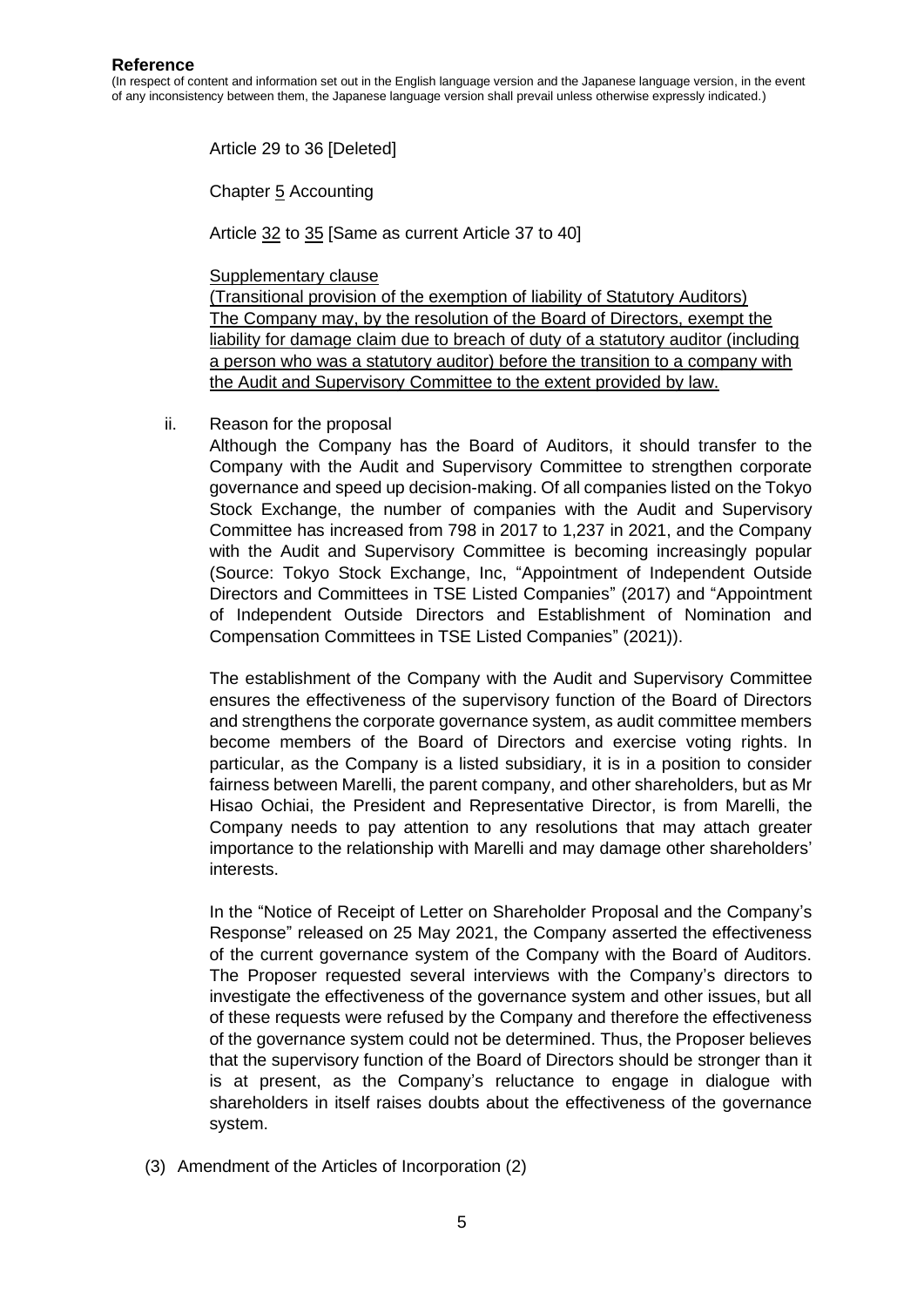i. Summary of the proposal

The establishment of new Chapter 6 and current "Chapter 6 Accounting" should be amended to "Chapter 7 Accounting" and the number of articles following Article 37 shall be amended by putting off by five.

In the event that formal adjustments (including, but not limited to, the correction of misplaced article numbers) are required to the articles listed as this proposal due to the passage of other proposals (including those proposed by the Company) at this OGM, the article pertaining to this proposal shall be read as the articles after the necessary adjustments have been made.

Chapter 6 Nomination Committee and Compensation Committee

(Establishment of the Nomination Committee and the Compensation Committee)

Article 37 The Company shall have the Nomination Committee and the Compensation Committee as advisory bodies to the Board of Directors.

(Composition of the members of the Nomination Committee and the Compensation Committee)

Article 38 The majority of members of the Nomination Committee and the Compensation Committee shall, respectively, be composed of outside directors. In addition, the chairpersons of the Nomination Committee and the Compensation Committee must be outside directors.

(Tenure and appointment of members of the Nomination Committee and the Compensation Committee)

Article 39 The tenure of members of the Nomination Committee and the Compensation Committee shall be expired at the end of the latest Ordinary General Meeting of Shareholders in relation to a fiscal year which is expired within one year after the appointment.

(2) Members of the Nomination Committee and the Compensation Committee shall be appointed by the resolution of the Board of Directors after the Ordinary General Meeting of Shareholders, provided that, if the appointment of such member is necessary due to the resignation of an existing member, etc., a new member can be appointed by the resolution of the extraordinary Board of Directors.

(Matters to be advised by the Nomination Committee and the Compensation Committee)

Article 40 The Nomination Committee shall deliberate the following matters upon the request for advice of the Board of Directors, and the Board of Directors shall decide these matters having high regard to the opinion of the Nomination Committee.

1. Determination of the draft of the agenda concerning the appointment and termination of directors which will be submitted to the General Meeting of **Shareholders** 

2. Determination of the draft of the agenda concerning the appointment, termination or allocation of the role of a representative director and other senior directors

3. Determination of the policy concerning appointment of directors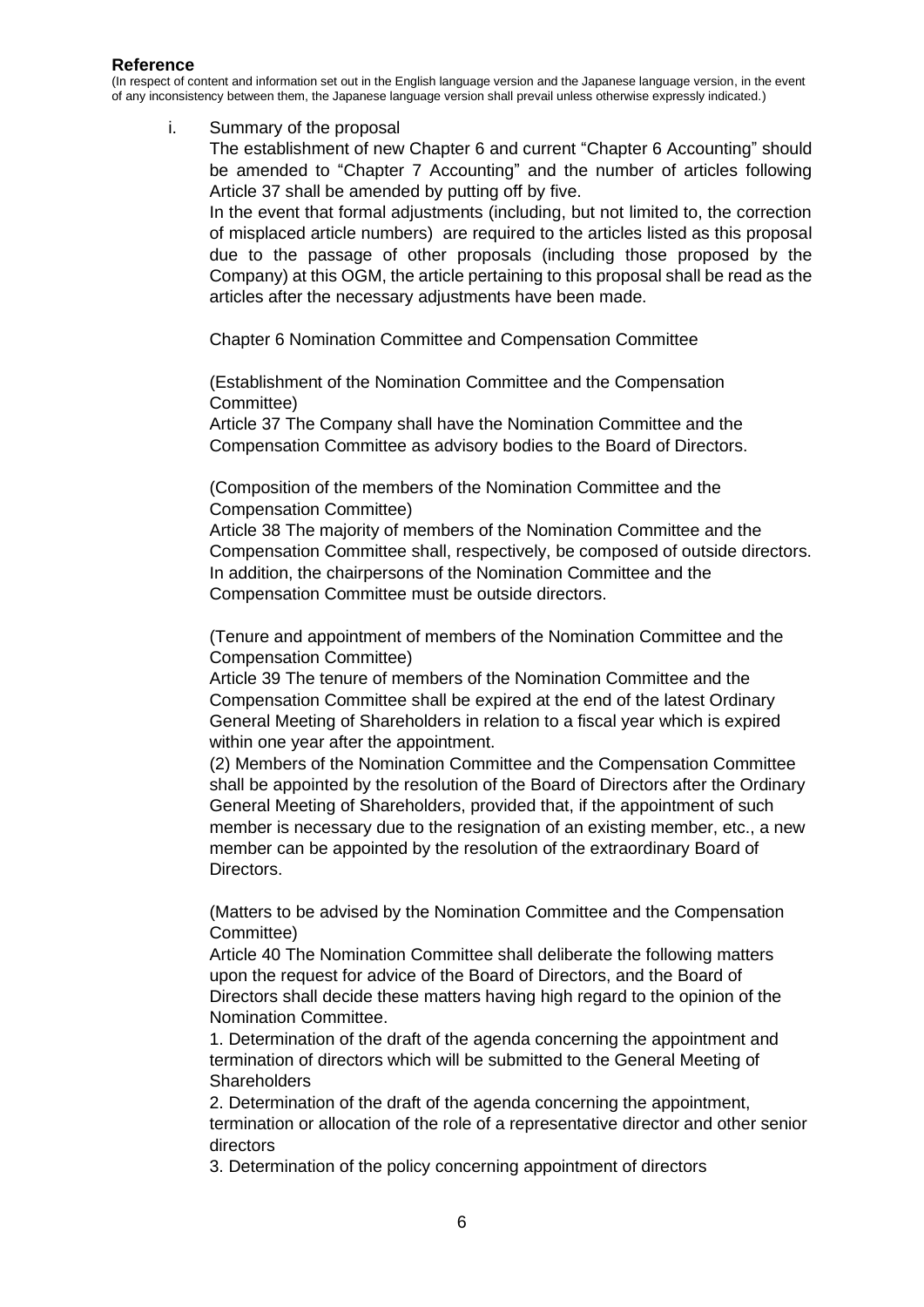> 4. Other matters related to the appointment and termination of the office of directors

(2) The Compensation Committee shall deliberate the following matters upon the request for advice of the Board of Directors, and the Board of Directors shall decide these matters having high regard to the opinion of the Compensation Committee.

1. Agenda concerning the compensation which will be submitted to the General Meeting of Shareholders

- 2. Specific amount of compensation for each director
- 3. Other matters related to compensation for directors

(Regulations of the Nomination Committee and the Compensation Committee) Article 41 Matters concerning the Nomination Committee and the Compensation Committee shall be provided by the regulations of the Nomination Committee and the Compensation Committee established by the Board of Directors, and applicable laws and the provisions of the Articles of Incorporation.

ii. Reason for the proposal

Currently, the Company entrusts the Representative Director with responsibility of selecting candidates for the Board of Directors to be proposed at the General Meeting of Shareholders and determining the compensation of each Director. The Company consults the Governance Committee on the basic policy on executive compensation and the selection of director candidates, but the Governance Committee is chaired by Mr Hisao Ochiai, the President and Representative Director, and the fact that the Chairman of the Board of Directors and the Chairman of the Governance Committee are the same person means that the Governance Committee is not independent and is becoming a mere name.

Decisions on such important matters as the selection of director candidates and the compensation of each director should be made rationally, utilising the knowledge and views of outside directors to promote the interests of all the Company's stakeholders, and the decision-making process should be clarified by an advisory body that guarantees independence for this purpose.

In addition, Supplementary Principle 4.10.1 of the Corporate Governance Code states that "If the organizational structure of a company is either Company with Kansayaku Board or Company with Supervisory Committee and independent directors do not compose a majority of the board, in order to strengthen the independence, objectivity and accountability of board functions on the matters of nomination (including succession plan) and remuneration of the senior management and directors, the company should seek appropriate involvement and advice from the committees, including from the perspective of gender and other diversity and skills, in the examination of such important matters as nominations and remuneration by establishing an independent committee and remuneration committee under the board, to which such committees make significant contributions." As stipulated, the Corporate Governance Code requires the establishment of independent advisory bodies such as a voluntary Nomination Committee and a voluntary Compensation Committee.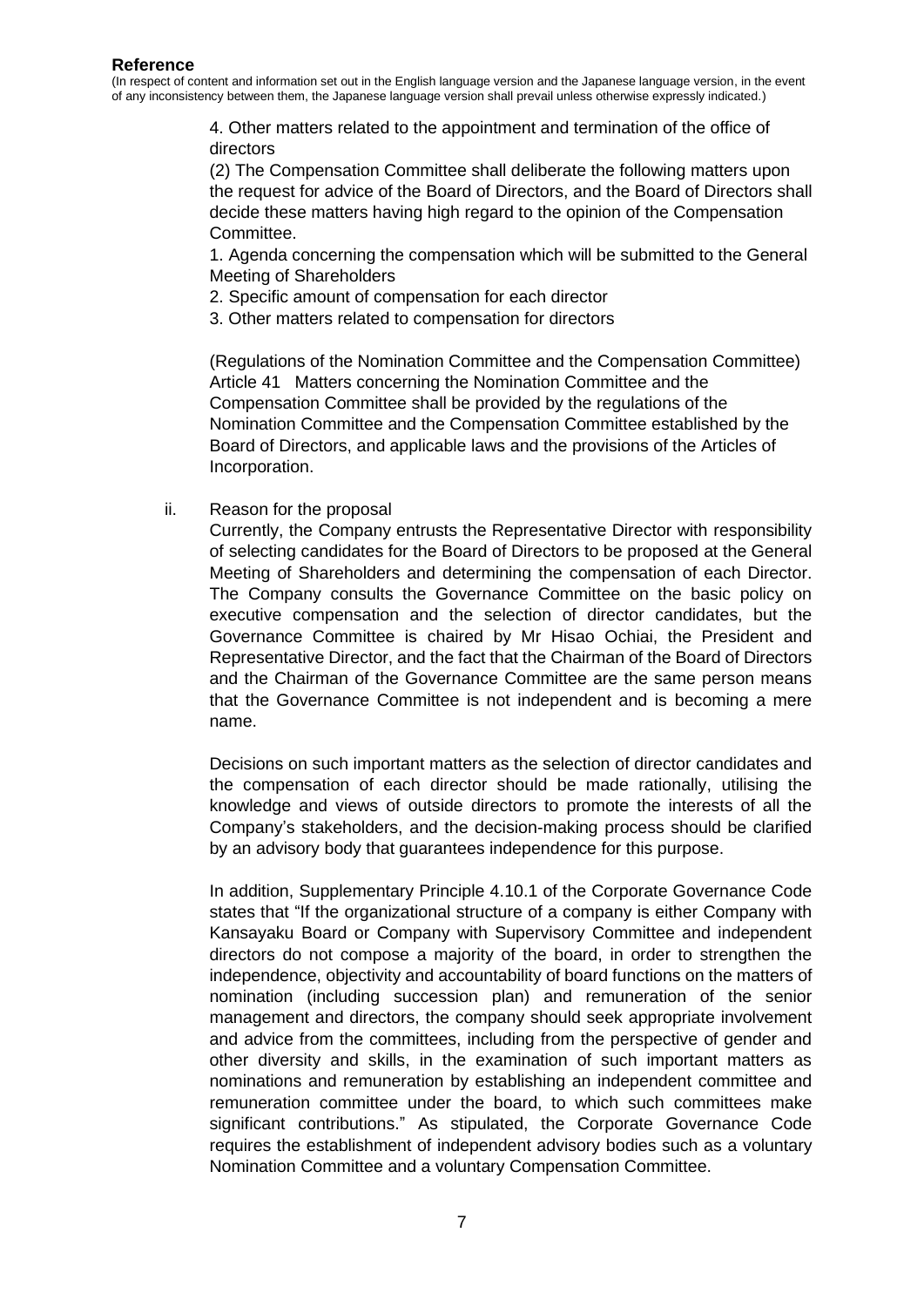The Proposer therefore proposes that the Company establishes a Nomination Committee and a Compensation Committee, the majority of which should consist of outside directors, and that each committee should be chaired by an outside director, to clarify the process for determining the selection and dismissal of directors and the compensation of directors.

- (4) Introduction of the restricted stock-based compensation for directors (excluding outside directors)
	- i. Summary of the proposal In addition to the annual compensation limit of JPY 200 million for directors, extra monetary claims up to JPY 13 million will be granted to directors (excluding outside directors) under the restricted stock-based compensation plan. Specific timing and allocation of compensation shall be resolved by the Board of Directors. The number of restricted stocks granted annually shall depend on a point system which is based on the mid- to long-term plan, and the restricted stock-based compensation shall be converted to cash only after the retirement as a director.
	- ii. Reason for the proposal

Principle 4.2 of the Corporate Governance Code states that "The remuneration of the management should include incentives such that it reflects mid- to longterm business results and potential risks, as well as promotes heathy entrepreneurship." The Corporate Governance Code requests the companies to include incentives to the compensation of the management.

However, for FY3/2022, the Company's executive compensation will be paid as fixed and performance-linked compensation. Fixed compensation is a system that comprehensively reflects each director's position, responsibilities, skills and experience, while performance-linked compensation is a system that reflects performance evaluations, such as consolidated sales and profits from the previous year, and the percentage of individual and departmental performance targets achieved. This does not reflect "mid- to long-term business results and potential risks" as required by the Corporate Governance Code.

Therefore, the Proposer proposes a restricted stock-based compensation scheme with a maximum annual amount of JPY 13 million for directors (excluding outside directors). The introduction of restricted stock-based compensation will increase the linkage of compensation to mid- to long-term performance and provide a sound incentive for directors to sustainably increase corporate value and promote further value sharing with shareholders. Furthermore, the adoption of a restricted stock-based compensation scheme will also ensure transparency in the compensation decision-making process.

The Company stated in the "Notice of Receipt of Letter on Shareholder Proposal and the Company's Response" released on 25 May 2021 that "the Company is discussing what kind of system is appropriate for improving corporate value as its own incentive system, including a restricted stock-based compensation system". However, there have been no changes to the compensation system since this response, and the Company has made no public announcement as to